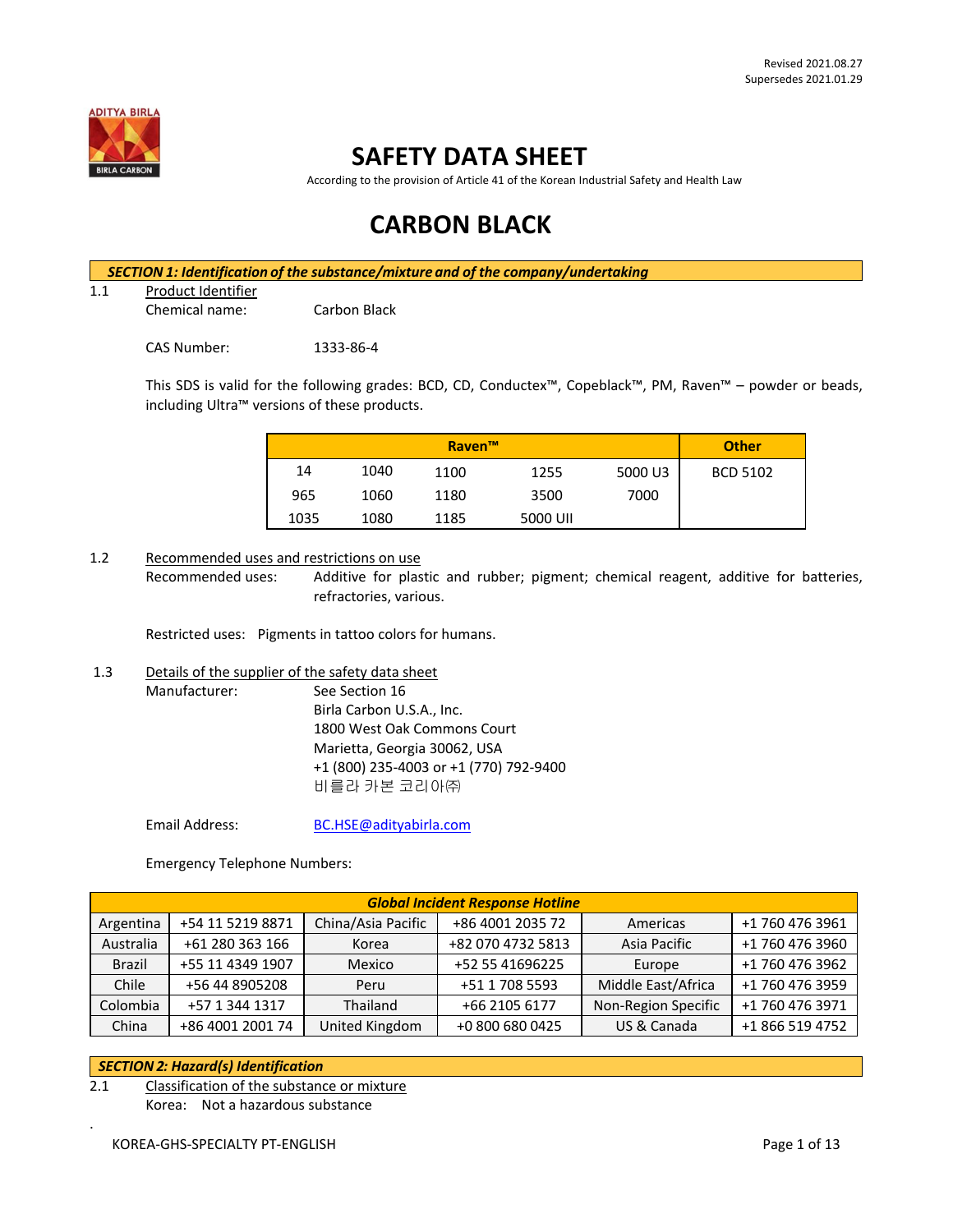| 2.2 | Label elements                  |      |  |  |  |
|-----|---------------------------------|------|--|--|--|
|     | Pictogram:                      | None |  |  |  |
|     | Signal Word:                    | None |  |  |  |
|     | Hazard Statement:               | None |  |  |  |
|     | <b>Precautionary Statement:</b> | None |  |  |  |

### 2.3 Other hazards

This substance is classified as hazardous as a combustible dust by the United States 2012 OSHA Hazard Communication Standard (29 CFR 1910.1200) and the Canadian Hazardous Products Regulation (HPR) 2015. The signal word, hazard statement and precautionary statements in the United States and Canada are: WARNING May form combustible dust concentrations in air. Keep away from all ignition sources including heat, sparks and flame. Prevent dust accumulations to minimize explosion hazard. Do not expose to temperatures above 300°C. Hazardous products of combustion can include carbon monoxide, carbon dioxide, oxides of sulfur, and organic products.

| Principle Routes of Exposure: | Inhalation, eye, skin.                                                                                                                                         |
|-------------------------------|----------------------------------------------------------------------------------------------------------------------------------------------------------------|
| Eye:                          | May cause reversible mechanical irritation.                                                                                                                    |
| Skin:                         | May cause mechanical irritation, soiling, and drying of skin. No cases of sensitization<br>in humans have been reported.                                       |
| Inhalation:                   | Dust may be irritating to the respiratory tract. Provide local exhaust ventilation. See<br>Section 8.                                                          |
| Ingestion:                    | Adverse health effects are not expected.                                                                                                                       |
| Carcinogenicity:              | Carbon black is listed by the International Agency for Research on Cancer (IARC) as a<br>Group 2B substance (possibly carcinogenic to humans). See Section 11. |

|     |                                      |                                   | <b>SECTION 3: Composition/information on ingredients</b>                                      |  |  |
|-----|--------------------------------------|-----------------------------------|-----------------------------------------------------------------------------------------------|--|--|
| 3.1 | Substance                            |                                   |                                                                                               |  |  |
|     | Carbon Black (amorphous)             |                                   | 100%                                                                                          |  |  |
|     | CAS Number:                          | 1333-86-4                         |                                                                                               |  |  |
|     | <b>SECTION 4: First-aid measures</b> |                                   |                                                                                               |  |  |
| 4.1 |                                      | Description of first-aid measures |                                                                                               |  |  |
|     | Inhalation:                          |                                   | Take affected persons into fresh air. If necessary, restore normal breathing through standard |  |  |
|     |                                      | first aid measures.               |                                                                                               |  |  |

- Skin: Wash skin with mild soap and water. If symptoms persist, seek medical attention.
- Eye: Rinse eyes thoroughly with large volumes of water keeping eyelids open. If symptoms develop, seek medical attention.
- Ingestion: Do not induce vomiting. If conscious, give several glasses of water. Never give anything by mouth to an unconscious person.
- 4.2 Most important symptoms, both acute and delayed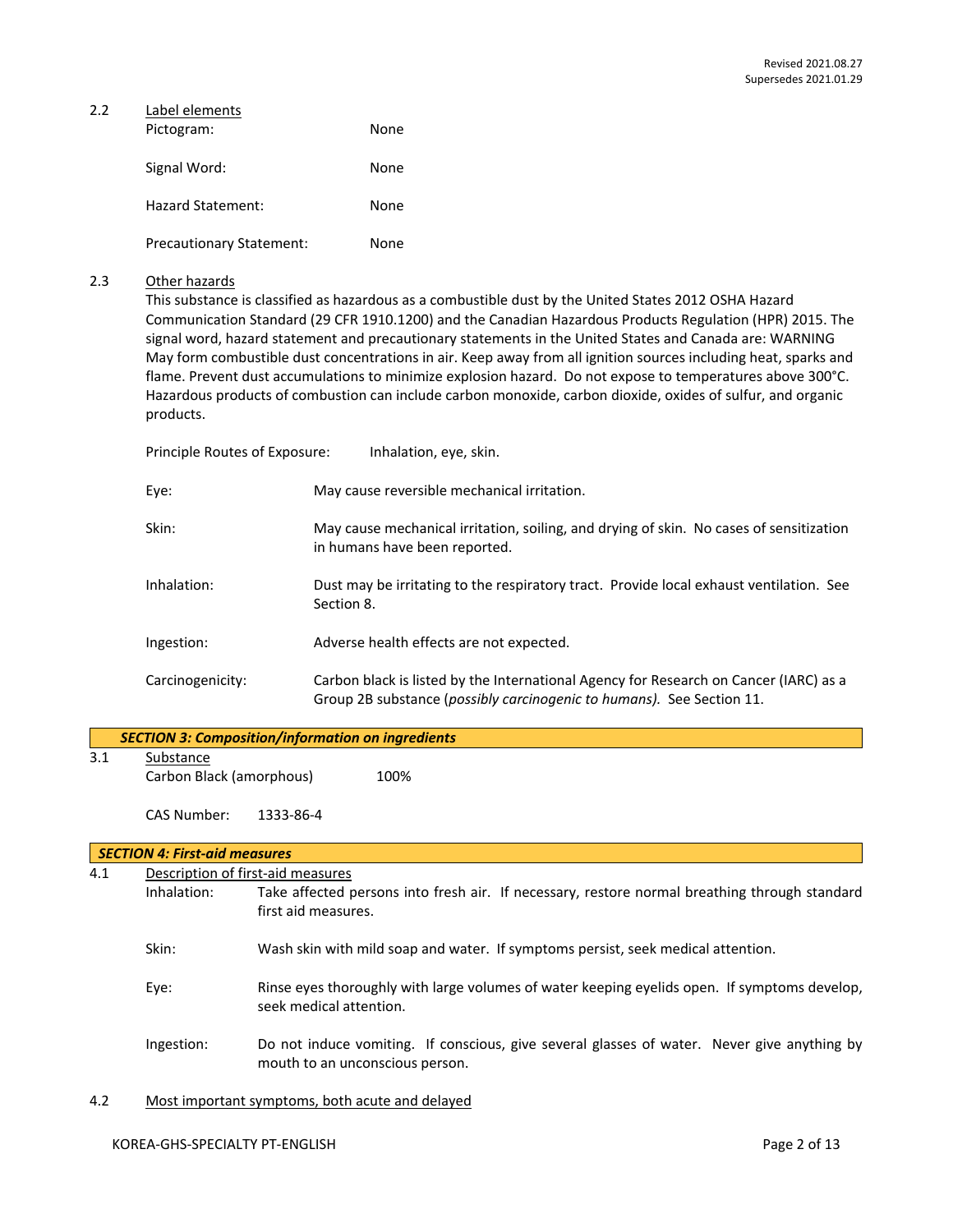- Symptoms: Irritating to the eyes and respiratory tract if exposed above the occupational exposure limits. See Section 2.
- 4.3 Indication of any immediate medical attention and special treatment needed Note to physicians: Treat symptomatically

#### *SECTION 5: Fire-fighting measures*

5.1 Extinguishing media

Use foam, carbon dioxide (CO<sub>2</sub>), dry chemical, or water fog. A fog spray is recommended if water is used.

- 5.2 Unsuitable extinguishing media Do not use high pressure media which could cause the formation of a potentially explosible dust-air mixture.
- 5.3 Special hazards arising from the substance or mixture It may not be obvious that carbon black is burning unless the material is stirred and sparks are apparent. Carbon black that has been on fire should be closely observed for at least 48 hours to ensure no smoldering material is present.
- 5.4 Hazardous Combustion Products Carbon monoxide (CO), carbon dioxide (CO<sub>2</sub>), and oxides of sulfur.
- 5.5 Advice for fire fighters

Wear full protective firefighting gear, including self-contained breathing apparatus (SCBA). Wet carbon black produces very slipper walking surfaces.

#### *SECTION 6: Accidental release measures*

6.1 Personal precautions, protective equipment and emergency procedures Wet carbon black produces slippery walking surfaces. Avoid dust formation. Wear appropriate personal protective equipment and respiratory protection. See Section 8.

#### 6.2 Environmental precautions

Carbon black poses no significant environmental hazards. Contain spilled product on land, if possible. As a matter of good practice, minimize contamination of sewage water, soil, groundwater, drainage systems, or bodies of water.

# 6.3 Methods and materials for containment and cleaning up Methods for containment: Prevent further leakage or spillage if safe to do so.

Methods for cleaning up: Small spills should be vacuumed when possible. Dry sweeping is not recommended. A vacuum equipped with high efficiency particulate air (HEPA) filtration is recommended. If necessary, light water spray will reduce dust for dry sweeping. Large spills may be shoveled into containers. See Section 13.

#### *SECTION 7: Handling and storage*

7.1 Precautions for safe handling

Avoid dust formation. Do not breathe dust. Provide appropriate local exhaust to minimize dust formation. Do not use compressed air.

Take precautionary measures against static discharges. Provide adequate precautions, such as electrical grounding and bonding, or inert atmospheres. Grounding of equipment and conveying systems may be required under certain conditions. Safe work practices include the elimination of potential ignition sources in proximity to carbon black dust; good housekeeping to avoid accumulations of dust on all surfaces; appropriate exhaust ventilation design and maintenance to control airborne dust levels to below the applicable occupational exposure limit. If hot work is required, the immediate work area must be cleared of carbon black dust.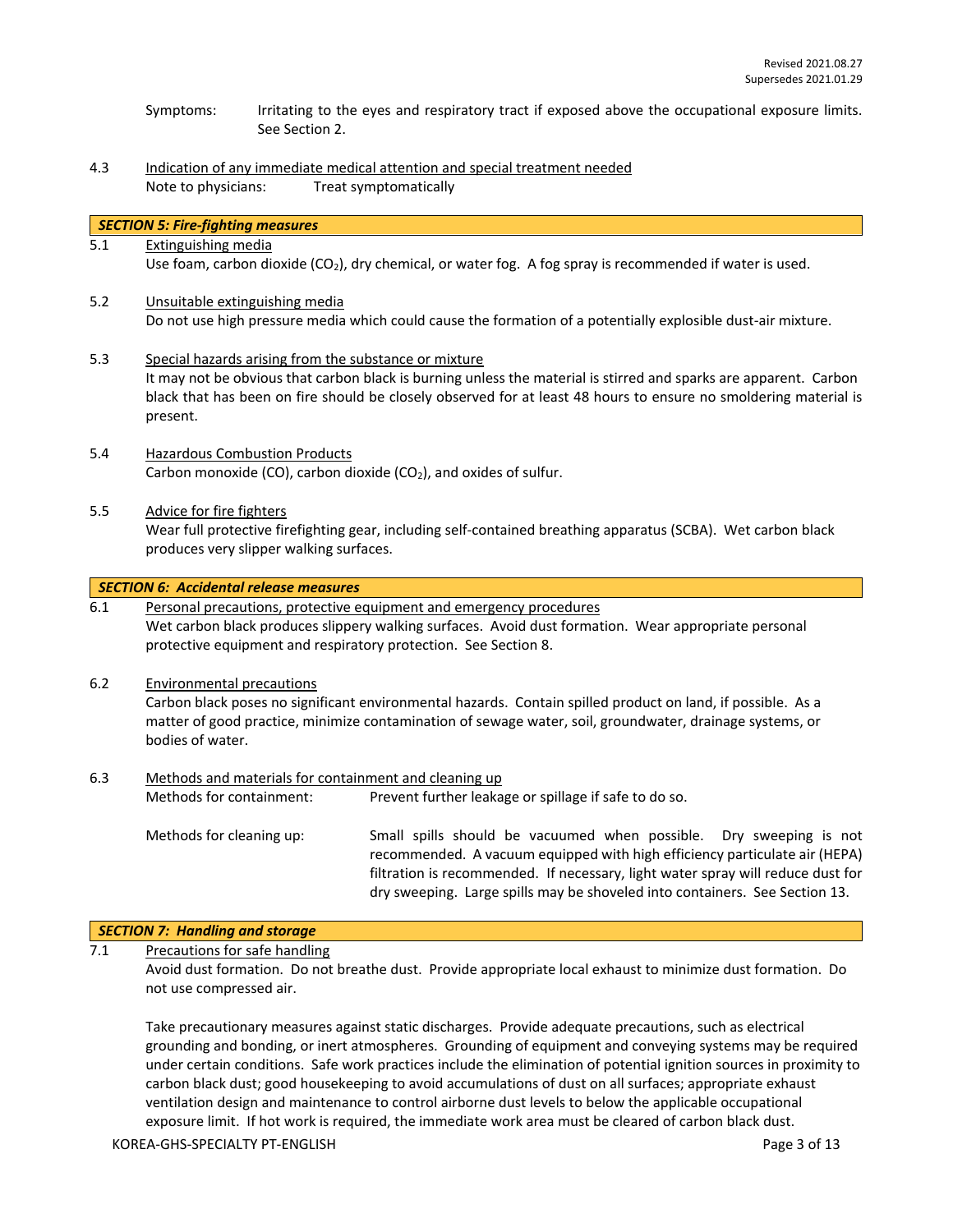7.2 Conditions for safe storage, including any incompatibilities

Storage conditions: Keep in a dry, cool, and well-ventilated location. Store away from heat, ignition sources, and strong oxidizers.

> Carbon black is not classifiable as a Division 4.2 self-heating substance under the UN test criteria. However, current UN criteria for determining if a substance is self-heating is volume dependent. This classification may not be appropriate for large volume storage container.

> Before entering vessels and confined spaces containing carbon black, test for adequate oxygen, flammable gases and potential toxic air contaminants. Do not allow dust to accumulate on surfaces.

Incompatible materials: Strong oxidizers.

#### *SECTION 8: Exposure controls/personal protection*

- 8.1 Control parameters
- 

Exposure guidelines: Representative occupational exposure limits currently available for carbon black (CAS number: 1333-86-4). Country listing is not all inclusive.

| Country              | Concentration, mg/m3                                    |
|----------------------|---------------------------------------------------------|
| Argentina            | 3.5, TWA                                                |
| Australia            | 3.0, TWA, inhalable                                     |
| Belgium              | 3.6, TWA                                                |
| <b>Brazil</b>        | 3.5, TWA                                                |
| Canada (Ontario)     | 3.0 TWA, inhalable                                      |
| China                | 4.0, TWA 8.0, TWA, STEL (15 min)                        |
| Colombia             | 3.0, TWA, inhalable                                     |
| Czech Republic       | 2.0, TWA                                                |
| Egypt                | 3.5, TWA                                                |
| Finland              | 3.5, TWA; 7.0, STEL                                     |
| France - INRS        | 3.5, TWA/VME inhalable                                  |
| Germany - BeKGS527   | 0.5, TWA, respirable; 2.0, TWA, inhalable (DNEL values) |
| Hong Kong            | 3.5, TWA                                                |
| Indonesia            | 3.5, TWA/NABs                                           |
| Ireland              | 3.5, TWA; 7.0, STEL                                     |
| Italy                | 3.5, TWA, inhalable                                     |
| Japan - MHLW         | 3.0                                                     |
| Japan - SOH          | 4.0, TWA; 1.0, TWA, respirable                          |
| Korea                | 3.5, TWA                                                |
| Malaysia             | 3.5, TWA                                                |
| Mexico               | 3.5, TWA                                                |
| Russia               | 4.0, TWA                                                |
| Spain                | 3.5, TWA (VLA-ED)                                       |
| Sweden               | 3.0, TWA                                                |
| United Kingdom       | 3.5, TWA, inhalable; 7.0, STEL, inhalable               |
| <b>EU REACH DNEL</b> | 2.0, TWA, inhalable; 0.5, TWA respirable                |
| <b>United States</b> | 3.5, TWA, OSHA-PEL                                      |
|                      | 3.0, TWA, ACGIH-TLV®, inhalable                         |
|                      | 3.5, TWA, NIOSH-REL                                     |

\*Please consult the current version of the standard or regulation that may apply to your operations.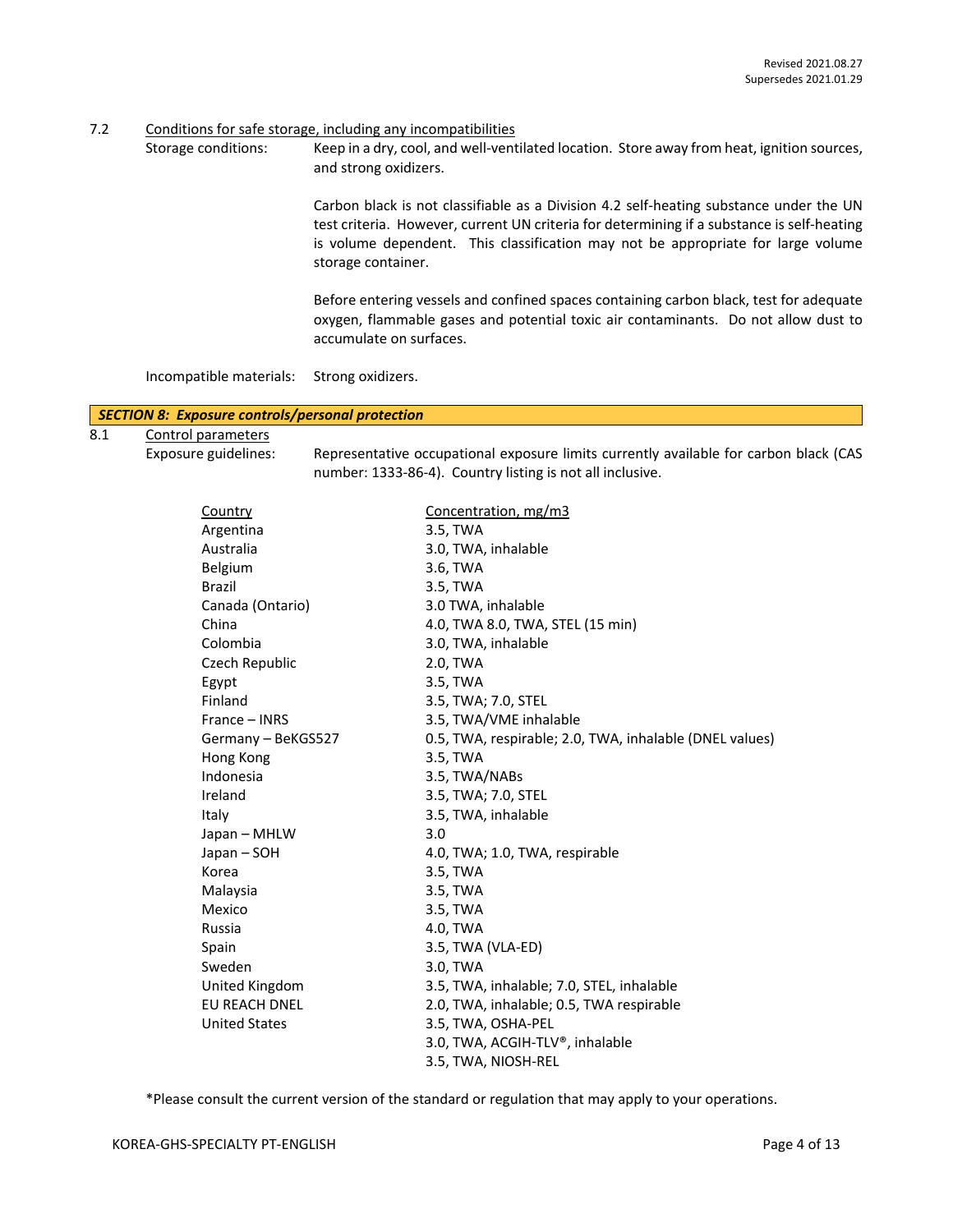- ACGIH® American Conference of Governmental Industrial Hygienists
- mg/m3 milligrams per cubic meter
- DNEL Derived no-effect level
- NIOSH National Institute for Occupational Safety and Health
- OSHA Occupational Safety and Health Administration
- PEL permissible exposure limit
- REL recommended exposure limit
- STEL short-term exposure limit
- TLV threshold limit value
- TWA time weighted average, eight (8) hours unless otherwise specified

Predicted No Effect Concentration: Not applicable

#### 8.2 Exposure controls

Engineering controls: Use process enclosures and/or exhaust ventilation to keep airborne dust concentrations below the occupational exposure limit.

#### Personal Protective Equipment (PPE)

Respiratory: Approved air purifying respirator (APR) should be used where airborne dust concentrations are expected to exceed occupational exposure limits. Use a positivepressure, air supplied respirator if there is any potential for uncontrolled release, exposure levels are not known, or in circumstances where APRs may not provide adequate protection.

> When respiratory protection is required to minimize exposures to carbon black, programs should follow the requirements of the appropriate governing body for the country, province or state. Selected references to respiratory protection standards are provided below:

- OSHA 29CFR1910.134, Respiratory Protection
- CR592 Guidelines for Selection and Use of Respiratory Protective Devices (CEN)
- German/European Standard DIN/EN 143, Respiratory Protective Devices for Dusty Materials (CEN)
- Hand protection: Wear protective gloves. Use a barrier cream. Wash hands and skin with mild soap and water.
- Eye/face protection: Wear safety glasses or goggles.
- Skin protection: Wear general protective clothing to minimize skin contact. Wash clothing daily. Work clothes should not be taken home.
- Other: Emergency eyewash and safety showers should be in close proximity. Wash hands and face thoroughly with mild soap before eating or drinking.

Environmental exposure controls: in accordance with all local legislation and permit requirements.

| <b>SECTION 9: Physical and chemical properties</b> |                                                       |                  |              |
|----------------------------------------------------|-------------------------------------------------------|------------------|--------------|
| 9.1                                                | Information on basic physical and chemical properties |                  |              |
|                                                    | Appearance:                                           | powder or pellet |              |
|                                                    | Color:                                                | black            |              |
|                                                    | Odor:                                                 | odorless         |              |
|                                                    | Odor threshold:                                       | not applicable   |              |
|                                                    | Melting point/freezing point:                         | not applicable   |              |
|                                                    | KOREA-GHS-SPECIALTY PT-ENGLISH                        |                  | Page 5 of 13 |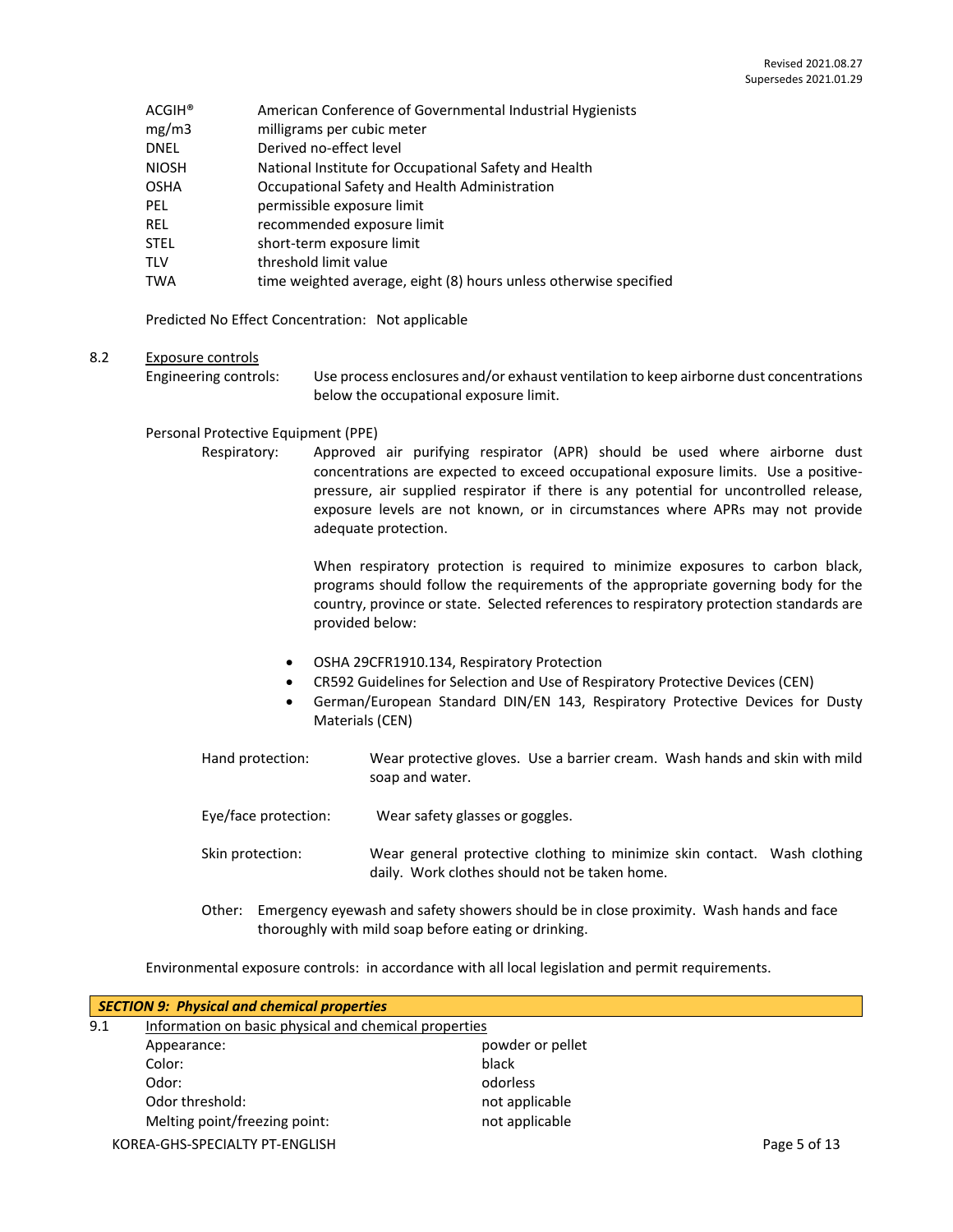Boiling point/range: not applicable Vapor pressure: not applicable Vapor Density: National Contract of the Magnetic Australian Contract and Australian Contract of the Magnetic Australian Contract of the Value of the Value of the Value of the Value of the Value of the Value of the Value of Oxidizing properties: not applicable Flash Point: not applicable Flammability: not flammable Explosive properties: Dust may form explosible mixture in air Explosion limits (air): Upper: not available Lower:  $50 g/m<sup>3</sup>$  (dust) Evaporation rate: not applicable Density:  $(20^{\circ}C)$ : 1.7 – 1.9 g/cm<sup>3</sup> Bulk density:  $1.25-40$  lb/ft<sup>3</sup>, 20-640 kg/m<sup>3</sup> Pellets: 200-680 kg/m<sup>3</sup> Powder (fluffy): 20-380 kg/m<sup>3</sup> Solubility (in Water): insoluble pH value: (ASTM 1512): 4-11 [50 g/l water, 68ºF (20ºC)] Partition coefficient (n-octanol/water): not applicable Viscosity: **not** applicable Decomposition temperature: not applicable Auto-ignition temperature: >140°C Minimum Ignition temperature: >500ºC (BAM Furnace)(VDI 2263) Minimum ignition energy:  $>10,000$  mJ (VDI 2263)

Ignition energy: and available in the state of the state of the state of the state of the state of the state o Maximum absolute explosion pressure: 10 bar (VDI 2263)

Kst Value: not available Dust explosion classification: ST1 Decomposition temperature: not applicable

>315ºC (Godberg-Greenwald Furnace)(VDI 2263) Maximum rate of pressure rise: 30-400 bar/sec (VDI 2263 and ASTM E1226-88) Burn Velocity:  $\longrightarrow$  45 seconds (not classified as "highly flammable" or "easily ignitable")

#### *SECTION 10: Stability and reactivity*

#### 10.1 Reactivity

May react exothermically upon contact with strong oxidizers.

#### 10.2 Chemical stability

Stable under normal ambient conditions.

#### Explosion data

Sensitivity to mechanical impact: Not sensitive to mechanical impact

- Sensitivity to static discharge: Dust may form explosible mixture in air. Avoid dust formation. Do not create a dust cloud. Take precautionary measures against static discharges. Ensure all equipment is earthed/grounded before beginning transfer operation.
- 10.3 Possibility of hazardous reactions Hazardous polymerization: Does not occur.

Possibility of hazardous reactions: None under normal conditions.

#### 10.4 Conditions to avoid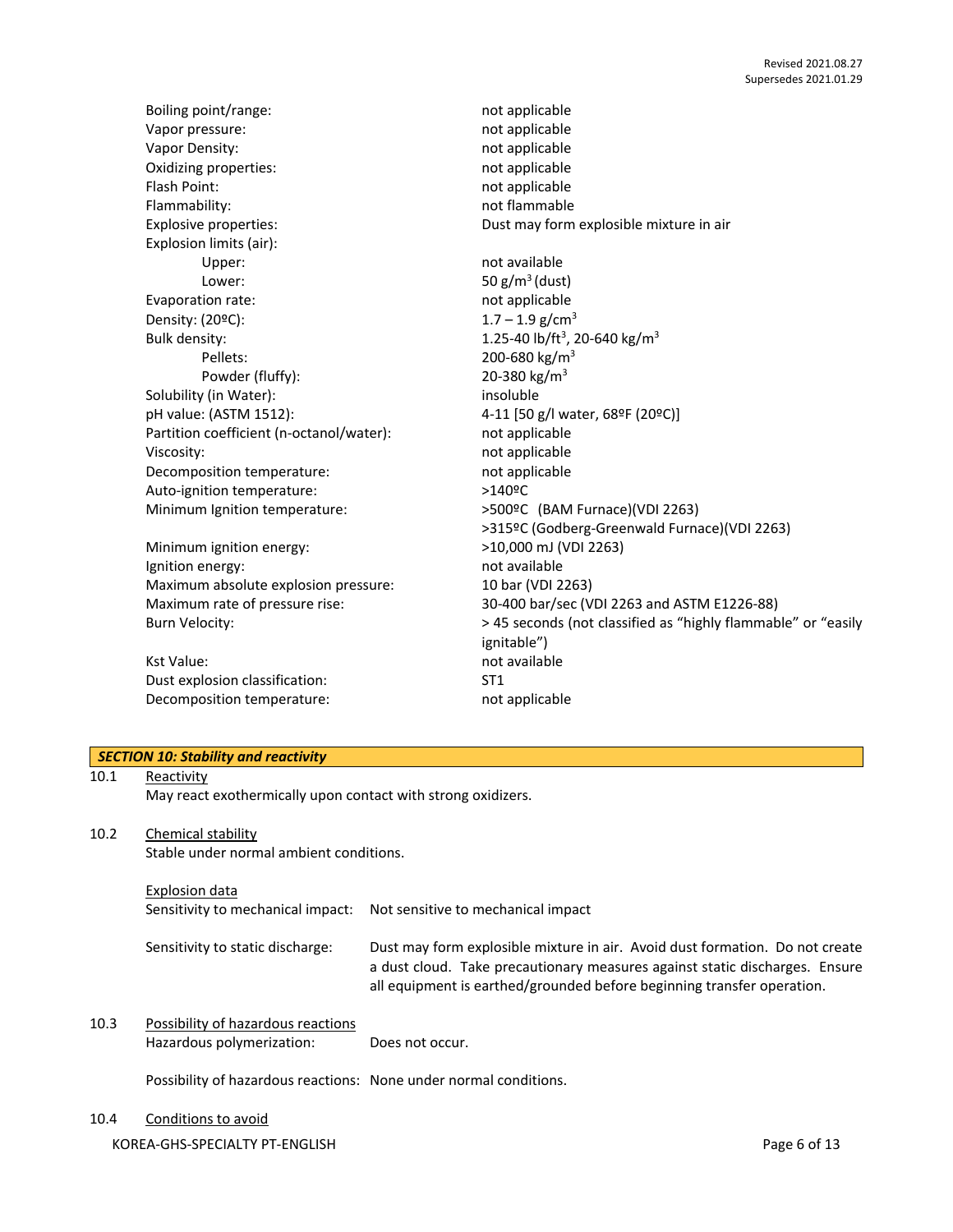Avoid high temperatures >400°C (>752°F) and sources of ignition.

- 10.5 Incompatible materials Strong oxidizers.
- 10.6 Hazardous decomposition products Carbon monoxide, carbon dioxide, organic products of combustion, oxides of sulfur.

|      | <b>SECTION 11: Toxicological information</b> |                                                                                                                                                                                                                                                                                                                                                                                                                                                                                                                                           |
|------|----------------------------------------------|-------------------------------------------------------------------------------------------------------------------------------------------------------------------------------------------------------------------------------------------------------------------------------------------------------------------------------------------------------------------------------------------------------------------------------------------------------------------------------------------------------------------------------------------|
| 11.1 | Information on toxicological effects         |                                                                                                                                                                                                                                                                                                                                                                                                                                                                                                                                           |
|      | <b>Acute Toxicity:</b>                       |                                                                                                                                                                                                                                                                                                                                                                                                                                                                                                                                           |
|      | Oral LD50:                                   | $LD_{50}$ (rat) > 8000 mg/kg. (Equivalent to OECD TG 401)                                                                                                                                                                                                                                                                                                                                                                                                                                                                                 |
|      | Inhalation LD50:                             | No data available                                                                                                                                                                                                                                                                                                                                                                                                                                                                                                                         |
|      | Dermal LD50:                                 | No data available                                                                                                                                                                                                                                                                                                                                                                                                                                                                                                                         |
|      | Skin corrosion/irritation:                   | Rabbit: not irritating. (Equivalent to OECD TG 404)<br>Edema = $0$ (max. attainable irritation score: 4)<br>Erythema = 0 (max. attainable irritation score: 4)<br>Assessment: Not irritating to skin.                                                                                                                                                                                                                                                                                                                                     |
|      | Serious eye damage/irritation:               | Rabbit: not irritating. (OECD TG 405)<br>Cornea: 0 (max. attainable irritation score: 4)<br>Iris: 0 (max. attainable irritation score: 2)<br>Conjunctivae: 0 (max. attainable irritation score: 3)<br>Chemosis: 0 (max. attainable irritation score: 4)<br>Assessment: Not irritating to the eyes.                                                                                                                                                                                                                                        |
|      | Sensitization:                               | Guinea pig skin (Buehler Test): Not sensitizing (OECD TG 406)<br>Assessment: Not sensitizing in animals.<br>No cases of sensitization in humans have been reported.                                                                                                                                                                                                                                                                                                                                                                       |
|      | Germ cell mutagenicity:                      | In vitro: Carbon black is not suitable to be tested directly in bacterial (Ames<br>test) and other in vitro systems because of its insolubility. However, when<br>organic solvent extracts of carbon black have been tested, results showed no<br>mutagenic effects. Organic solvent extracts of carbon black can contain traces<br>of polycyclic aromatic hydrocarbons (PAHs). A study to examine the<br>bioavailability of these PAHs showed that they are very tightly bound to carbon<br>black and are not bioavailable (Borm, 2005). |
|      |                                              | In vivo: In an experimental investigation, mutational changes in the hprt ene<br>were reported in alveolar epithelial cells in the rat following inhalation<br>exposure to carbon black (Driscoll, 1997). This observation is considered to be<br>rat-specific and a consequence of "lung overload," which leads to chronic<br>inflammation and release of reactive oxygen species. This is considered to be<br>a secondary genotoxic effect and, thus, carbon black itself would not be<br>considered to be mutagenic.                   |
|      |                                              | Assessment: In vivo mutagenicity in rats occurs by mechanisms secondary to<br>a threshold effect and is a consequence of "lung overload," which leads to<br>chronic inflammation and the release of genotoxic oxygen species. This<br>mechanism is considered to be a secondary genotoxic effect and, thus, carbon<br>black itself would not be considered to be mutagenic.                                                                                                                                                               |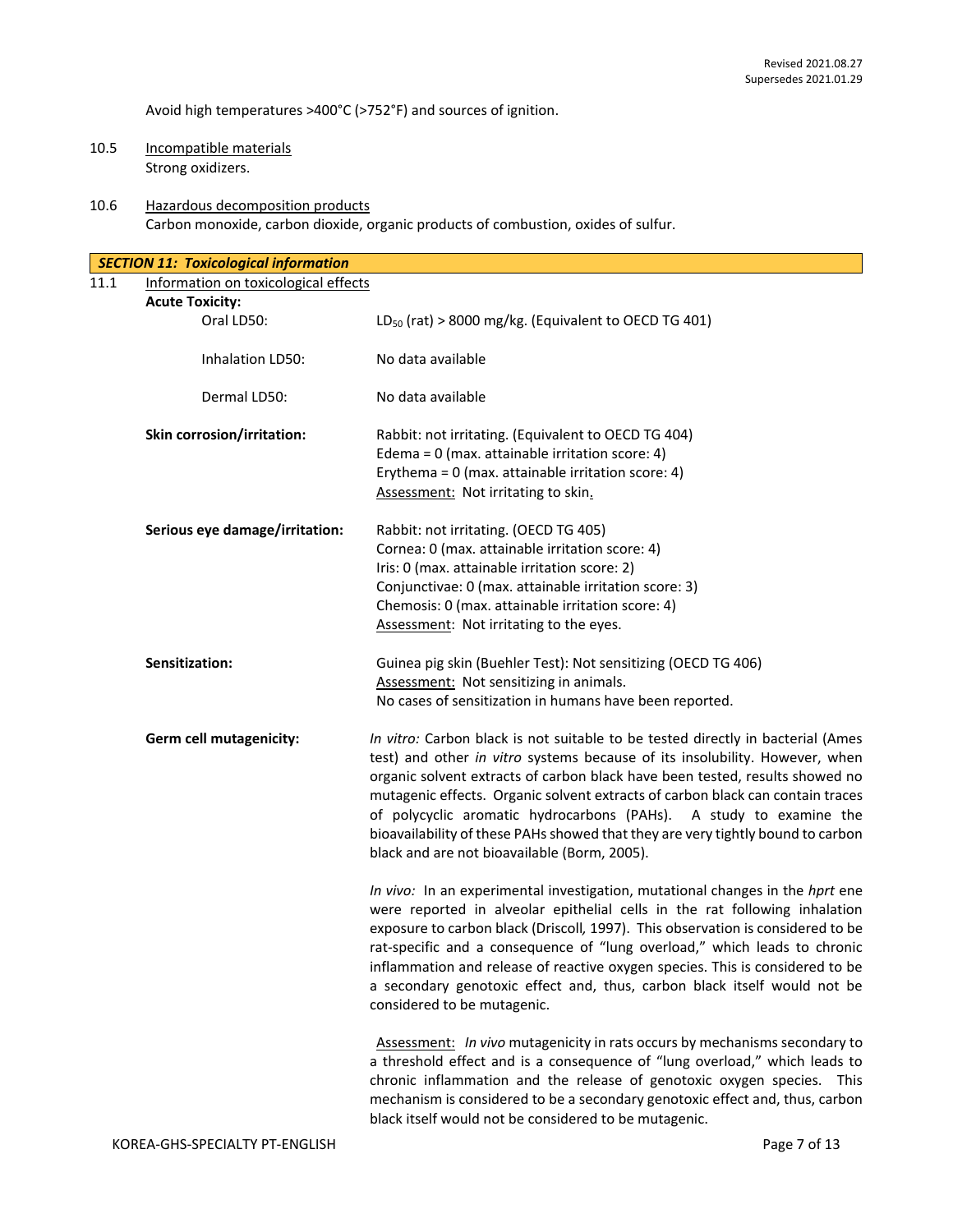**Carcinogenicity:** Animal toxicity Rat, oral, duration 2 years. Effect: no tumors.

> Mouse, oral, duration 2 years. Effect: no tumors.

Mouse, dermal, duration 18 months. Effect: no skin tumors.

Rat, inhalation, duration 2 years. Target organ: lungs. Effect: inflammation, fibrosis, tumors.

Note: Tumors in the rat lung are considered to be related to "lung overload" rather than to a specific chemical effect of carbon black itself in the lung. These effects in rats have been reported in many studies on other poorly soluble inorganic particles and appear to be rat specific (ILSI, 2000). Tumors have not been observed in other species (i.e., mouse and hamster) for carbon black or other poorly soluble particles under similar circumstances and study conditions.

#### Mortality studies (human data)

A study on carbon black production workers in the UK (Sorahan, 2001) found an increased risk of lung cancer in two of the five plants studied; however, the increase was not related to the dose of carbon black. Thus, the authors did not consider the increased risk in lung cancer to be due to carbon black exposure. A German study of carbon black workers at one plant (Morfeld, 2006; Buechte, 2006) found a similar increase in lung cancer risk but, like the Sorahan, 2001 (UK study), found no association with carbon black exposure. A large US study of 18 plants showed a reduction in lung cancer risk in carbon black production workers (Dell*,* 2006). Based upon these studies, the February 2006 Working Group at the International Agency for Research on Cancer (IARC) concluded that the human evidence for carcinogenicity was *inadequate* (IARC, 2010).

Since the IARC evaluation of carbon black, Sorahan and Harrington (2007) have re-analyzed the UK study data using an alternative exposure hypothesis and found a positive association with carbon black exposure in two of the five plants. The same exposure hypothesis was applied by Morfeld and McCunney (2009) to the German cohort; in contrast, they found no association between carbon black exposure and lung cancer risk and, thus, no support for the alternative exposure hypothesis used by Sorahan and Harrington.

Overall, as a result of these detailed investigations, no causative link between carbon black exposure and cancer risk in humans has been demonstrated.

#### IARC cancer classification

In 2006 IARC re-affirmed its 1995 finding that there is *"inadequate evidence"* from human health studies to assess whether carbon black causes cancer in humans. IARC concluded that there is *"sufficient evidence*" in experimental animal studies for the carcinogenicity of carbon black. IARC's overall evaluation is that carbon black is *"possibly carcinogenic to humans (Group 2B)".* This conclusion was based on IARC's guidelines, which generally require such a classification if one species exhibits carcinogenicity in two or more animal studies (IARC, 2010).

Solvent extracts of carbon black were used in one study of rats in which skin tumors were found after dermal application and several studies of mice in which sarcomas were found following subcutaneous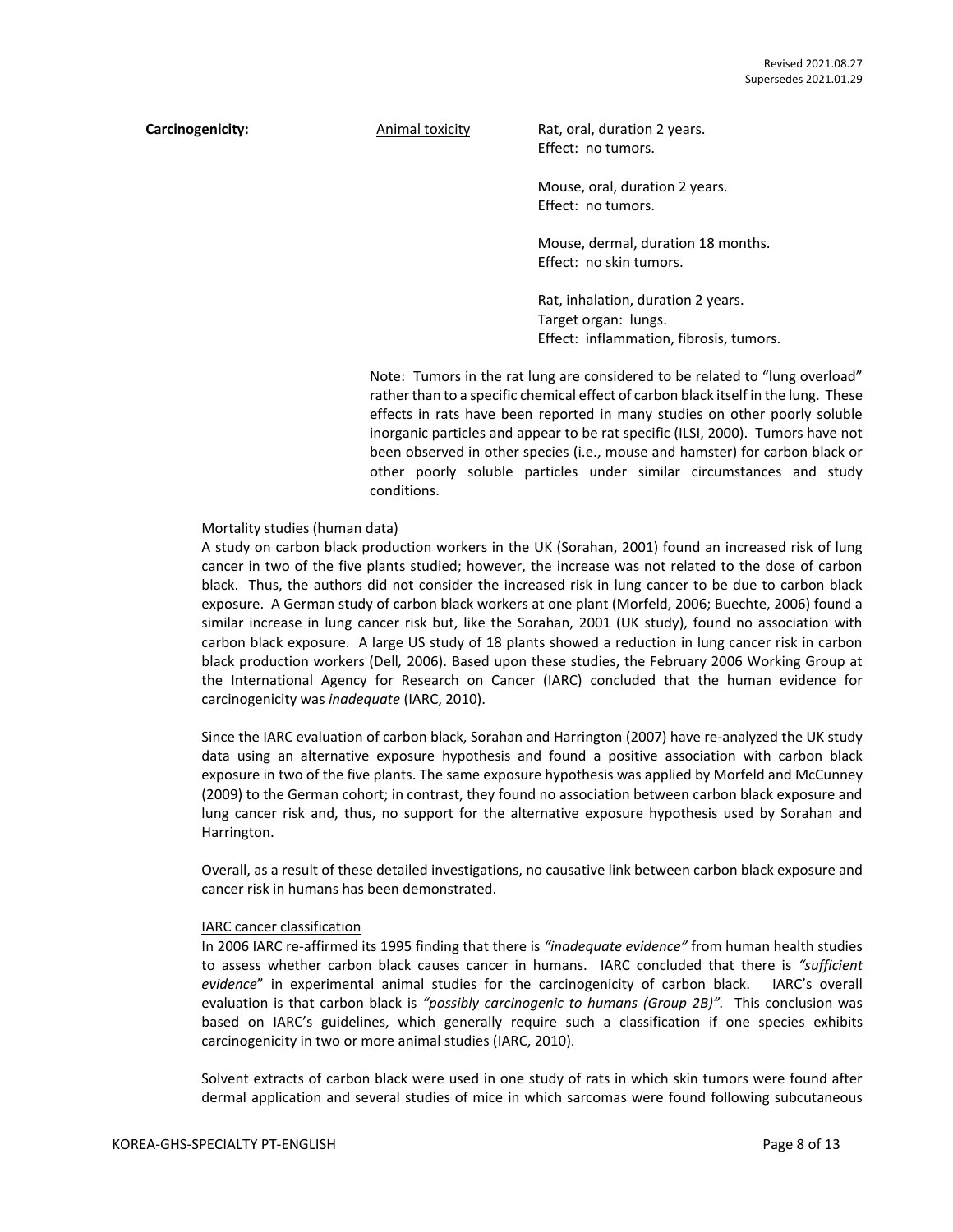injection. IARC concluded that there was *"sufficient evidence"* that carbon black extracts can cause cancer in animals (Group 2B).

ACGIH cancer classification

Confirmed Animal Carcinogen with Unknown Relevance to Humans (Category A3 Carcinogen).

Assessment: Applying the guidelines of self-classification under the Globally Harmonized System of Classification and Labeling of Chemicals, carbon black is not classified as a carcinogen. Lung tumors are induced in rats as a result of repeated exposure to inert, poorly soluble particles like carbon black and other poorly soluble particles. Rat tumors are a result of a secondary non-genotoxic mechanism associated with the phenomenon of lung overload. This is a species-specific mechanism that has questionable relevance for classification in humans. In support of this opinion, the CLP Guidance for Specific Target Organ Toxicity – Repeated Exposure (STOT-RE), cites lung overload under mechanisms not relevant to humans. Human health studies show that exposure to carbon black does not increase the risk of carcinogenicity.

**Reproductive and developmental toxicity:** Assessment: No effects on reproductive organs or fetal development have been reported in long-term repeated dose toxicity studies in animals.

**Specific target organ toxicity – single exposure (STOT-SE):** Assessment: Based on available data, specific

target organ toxicity is not expected after single oral, single inhalation, or single dermal exposure.

#### **Specific target organ toxicity – repeated exposure (STOT-RE):**

Animal toxicity

Repeated dose toxicity: inhalation (rat), 90 days, No Observed Adverse Effect Concentration (NOAEC) = 1.1 mg/m<sup>3</sup> (respirable)

Target organ/effects at higher doses are lung inflammation, hyperplasia, and fibrosis.

Repeated dose toxicity: oral (mouse), 2 yrs, No Observed Effect Level (NOEL) = 137 mg/kg (body wt.)

Repeated dose toxicity: oral (rat), 2 yrs, NOEL = 52 mg/kg (body wt.)

Although carbon black produces pulmonary irritation, cellular proliferation, fibrosis, and lung tumors in the rat under conditions of lung overload, there is evidence to demonstrate that this response is principally a species-specific response that is not relevant to humans.

#### Morbidity studies (human data)

Results of epidemiological studies of carbon black production workers suggest that cumulative exposure to carbon black may result in small, non-clinical decrements in lung function. A U.S. respiratory morbidity study suggested a 27 ml decline in FEV<sub>1</sub> from a 1 mg/m<sup>3</sup> 8 hour TWA daily (inhalable fraction) exposure over a 40-year period (Harber, 2003). An earlier European investigation suggested that exposure to 1 mg/m<sup>3</sup> (inhalable fraction) of carbon black over a 40-year working lifetime would result in a 48 ml decline in FEV<sup>1</sup> (Gardiner, 2001). However, the estimates from both studies were only of borderline statistical significance. Normal age-related decline over a similar period of time would be approximately 1200 ml.

In the U.S. study, 9% of the highest non-smokers exposure group (in contrast to 5% of the unexposed group) reported symptoms consistent with chronic bronchitis. In the European study, methodological limitations in the administration of the questionnaire limit the conclusions that can be drawn about reported symptoms. This study, however, indicated a link between carbon black and small opacities on chest films, with negligible effects on lung function.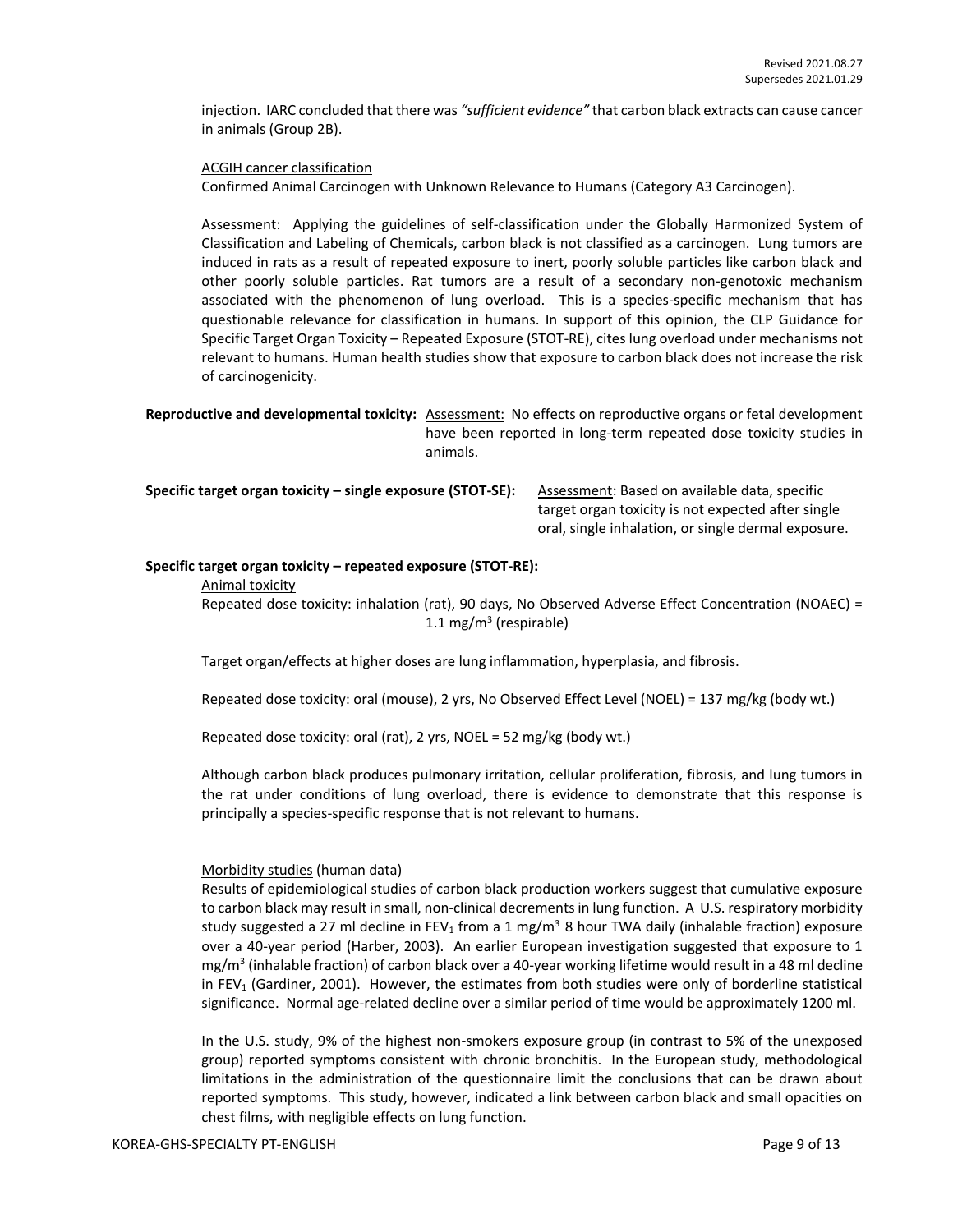#### Assessment:

**Inhalation** - Applying the guidelines of self-classification under GHS, carbon black is not classified under STOT-RE for effects on the lung. Classification is not warranted on the basis of the unique response of rats resulting from "lung overload" following exposure to poorly soluble particles such as carbon black. The pattern of pulmonary effects in the rat, such as inflammation and fibrotic responses, are not observed in other rodent species, non-human primates, or humans under similar exposure conditions. Lung overload does not appear to be relevant for human health. Overall, the epidemiological evidence from well-conducted investigations has shown no causative link between carbon black exposure and the risk of non-malignant respiratory disease in humans. A STOT-RE classification for carbon black after repeated inhalation exposure is not warranted.

**Oral:** Based on available data, specific target organ toxicity is not expected after repeated oral exposure.

**Dermal:** Based on available data and the chemical-physical properties (insolubility, low absorption potential), specific target organ toxicity is not expected after repeated dermal exposure.

#### **Aspiration hazard:**

Assessment: Based on industrial experience and the available data, no aspiration hazard is expected.

|      | <b>SECTION 12: Ecological information</b>                                                                           |                                                                                                             |  |
|------|---------------------------------------------------------------------------------------------------------------------|-------------------------------------------------------------------------------------------------------------|--|
| 12.1 | Toxicity                                                                                                            |                                                                                                             |  |
|      | Aquatic toxicity:                                                                                                   |                                                                                                             |  |
|      | Acute fish toxicity:                                                                                                | LCO (96 h) 1000mg/l, Species: Brachydanio rerio (zebrafish), Method:<br>OECD Guideline 203                  |  |
|      | Acute invertebrate toxicity:                                                                                        | EC50 (24 h) > 5600 mg/l, Species: Daphnia magna (waterflea),<br>Method: OECD Guideline 202                  |  |
|      | Acute algae toxicity:                                                                                               | EC50 (72 h) >10,000 mg/l, NOEC 10,000 mg/l, Species: Scenedesmus<br>subspicatus, Method: OECD Guideline 201 |  |
|      | Activated sludge:                                                                                                   | ECO (3 h) > 400 mg/l, EC10 (3h): ca. 800 mg/l, Method: DEV L3 (TTC<br>test)                                 |  |
| 12.2 | Persistence and degradability<br>Not soluble in water. Expected to remain on soil surface. Not expected to degrade. |                                                                                                             |  |
| 12.3 | Bioaccumulative potential<br>Not expected because of the physicochemical properties of the substance.               |                                                                                                             |  |
| 12.4 | Mobility in soil                                                                                                    |                                                                                                             |  |
|      | Not expected to migrate. Insoluble.                                                                                 |                                                                                                             |  |
| 12.5 | Results of PBT and vPvB assessment                                                                                  |                                                                                                             |  |
|      | Carbon black is not a PBT or a vPvB.                                                                                |                                                                                                             |  |
| 12.6 | Other adverse effects                                                                                               |                                                                                                             |  |
|      | Not available.                                                                                                      |                                                                                                             |  |
|      | <b>SECTION 13: Disposal considerations</b>                                                                          |                                                                                                             |  |

KOREA-GHS-SPECIALTY PT-ENGLISH **Page 10 of 13**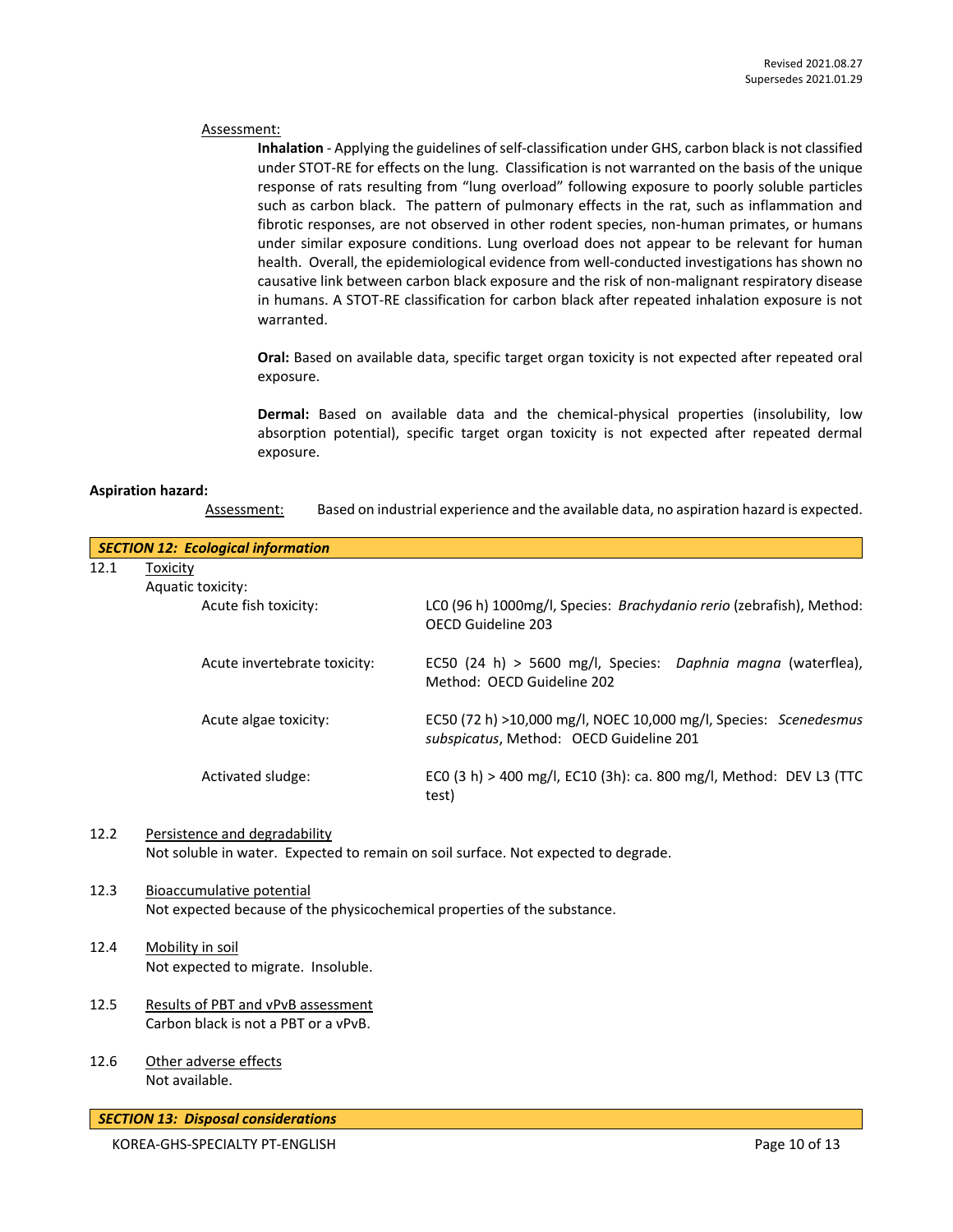13.1 Waste treatment methods

Product disposal: Product should be disposed of in accordance with the regulations issued by the appropriate federal, provincial, state, and local authorities.

| Container/Packaging disposal: | Empty packaging must be disposed of in accordance with national and local |
|-------------------------------|---------------------------------------------------------------------------|
|                               | laws.                                                                     |

#### *SECTION 14: Transport information*

The International Carbon Black Association organized the testing of seven ASTM reference carbon blacks according to the UN method, Self-Heating Solids. All seven reference carbon blacks were found to be "Not a self-heating substance of Division 4.2." The same carbon blacks were tested according to the UN method, Readily Combustible Solids and found to be "Not a readily combustible solid of Division 4.1;" under current UN Recommendations on the Transport of Dangerous Goods.

The following organizations do not classify carbon black as a "hazardous cargo" if it is "carbon, non-activated, mineral origin." Birla Carbon's carbon black products meet this definition.

| <u>DOT</u>                   | <b>IMDG</b>                                                       | RID                                                              | <u>ADR</u> | ICAO (air) | <b>IATA</b> |
|------------------------------|-------------------------------------------------------------------|------------------------------------------------------------------|------------|------------|-------------|
| 14.1<br>14.2<br>14.3<br>14.4 | UN/ID No<br>Proper shipping name<br>Hazard class<br>Packing group | Not regulated<br>Not regulated<br>Not regulated<br>Not regulated |            |            |             |

|      | <b>SECTION 15: Regulatory information</b> |                                                                      |  |  |  |
|------|-------------------------------------------|----------------------------------------------------------------------|--|--|--|
| 15.1 | Industrial Safety and Health Law:         | Not applicable                                                       |  |  |  |
|      | Toxic Chemicals Control Law:              | Not applicable                                                       |  |  |  |
|      | Dangerous Material Safety Control:        | Not applicable                                                       |  |  |  |
|      | Waste Management:                         | Dispose of in accordance with federal, state, and local regulations. |  |  |  |

#### International Inventories:

Carbon black, CAS number 1333-86-4, appears on the following inventories:

| Australia:   | <b>AICS</b>                   |
|--------------|-------------------------------|
| Canada:      | DSL.                          |
| China:       | <b>IECSC</b>                  |
| Europe (EU): | EINECS (EINECS-RN: 215-609-9) |
| Japan:       | <b>ENCS</b>                   |
| Korea:       | KECI                          |
| Philippines: | <b>PICCS</b>                  |
| Taiwan:      | <b>TCSI</b>                   |
| New Zealand: | <b>NZIOC</b>                  |
| USA:         | TSCA                          |
|              |                               |

#### *SECTION 16: Other Information*

Contact Information

| Birla Carbon U.S.A., Inc.       | Birla Carbon Brasil Ltda.      | Birla Carbon Egypt S.A.E. | Birla Carbon China (Weifang) |
|---------------------------------|--------------------------------|---------------------------|------------------------------|
| 370 Columbian Chemicals Lane    | Estrada Renê Fonseca S/N       | El-Nahda Road             | Co Ltd.                      |
| Franklin, LA 70538-1149, U.S.A. | Cubatão SP Brazil              | Amreya, Alexandria, Egypt | Binhai Economic Development  |
| Telephone +1 337 836 5641       | CEP 11573-904                  | +20 3 47 70 102           | Zone                         |
|                                 | PABX Operator +55 13 3362 7100 |                           |                              |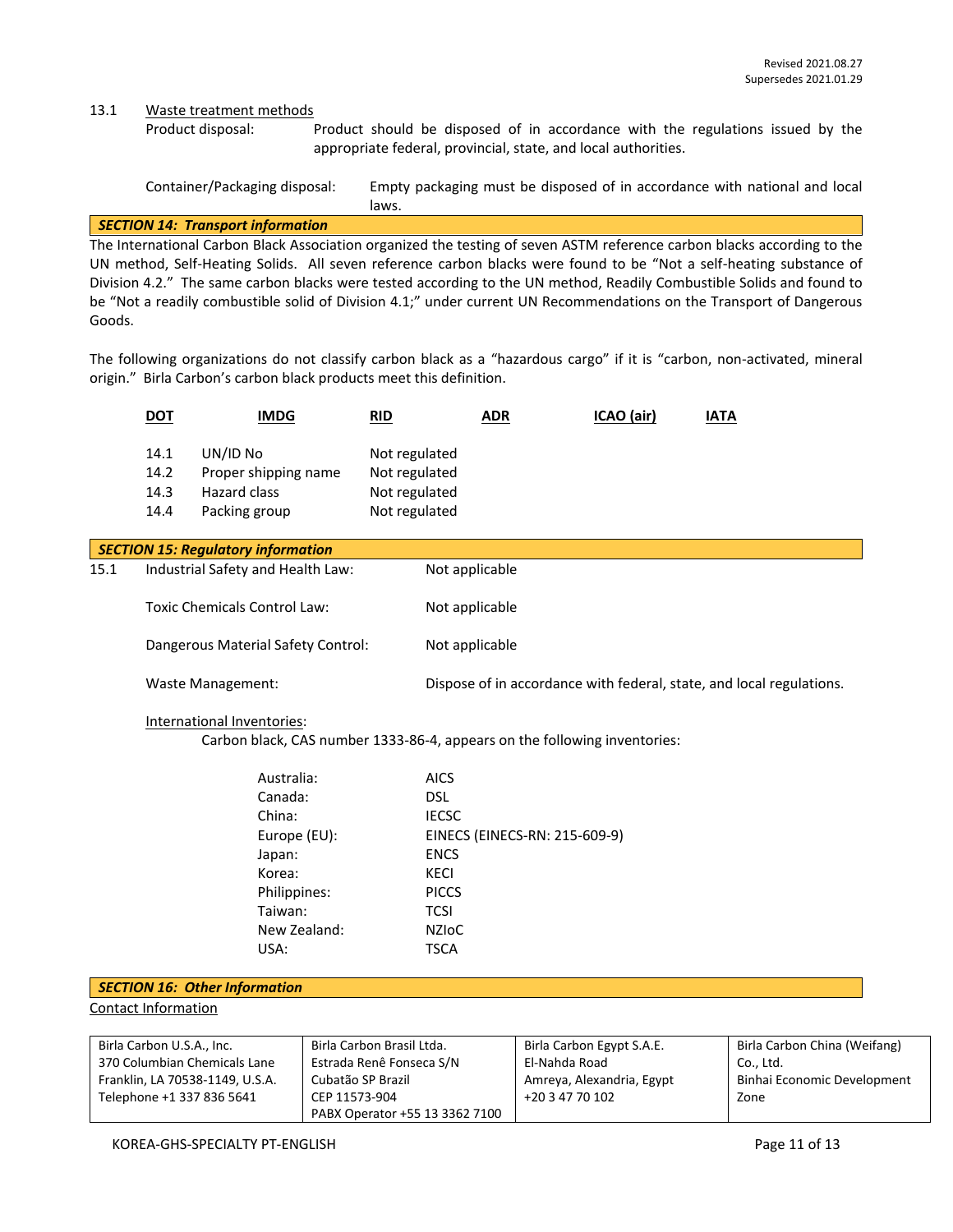|                                |                                  |                                    | Weifang, Shandong, 262737,       |
|--------------------------------|----------------------------------|------------------------------------|----------------------------------|
|                                |                                  |                                    | <b>PRC</b>                       |
|                                |                                  |                                    | Telephone +86 (0536) 530 5978    |
| Birla Carbon U.S.A., Inc.      | Birla Carbon Italy S.R.L.        | Birla Carbon India Private Limited | Birla Carbon China (Jining) Co.  |
| 3500 South Road S              | Via S Cassiano, 140              | K-16, Phase II, SIPCOT Industrial  | Ltd.                             |
| Ulysses, KS 67880-8103, U.S.A. | I - 28069 San Martino di Trecate | Complex                            | Room 1428, Hongxing              |
| Telephone +1 620 356 3151      | (NO) Italy                       | Gummidipoondi - 601201             | International B                  |
|                                | Telephone +39 0321 7981          | Dist: Thiruvallur, Tamil Nadu      | Shandong Province, Jining        |
|                                |                                  | India                              | China 272000                     |
|                                |                                  | +91 44 279 893 01                  | +86 177 5371 2538                |
| Birla Carbon Canada Ltd.       | Birla Carbon Hungary Ltd.        | Birla Carbon India Private Limited | Birla Carbon Korea Co., Ltd.     |
| 755 Parkdale Ave. North        | H - 3581 Tiszaújváros            | Village Lohop, Patalganga,         | #1-3, Ulha-Dong                  |
| P.O. Box 3398, Station C       | P.O.B. 61, Hungary               | Taluka: Khalapur                   | Yeosu city, cheonnam 555-290,    |
| Hamilton, Ontario L8H 7M2      | Telephone +36 49 544 000         | Dist.: Raigad 410207               | Korea                            |
| Canada                         |                                  | Maharashtra, India                 | Telephone 82-61-688-3330         |
| Telephone +1 905 544 3343      |                                  | +91 22 2192 250133                 |                                  |
| Birla Carbon Brasil Ltda.      | Birla Carbon Spain, S.L.U.       | Birla Carbon India Private Limited | Birla Carbon Thailand Public Co. |
| Via Frontal km, 1, S/N. Polo   | Carretera Gajano-Pontejos        | Murdhwa Industrial Area            | Itd.                             |
| Petroquimico                   | 39792 Gajano, Cantabria          | P.O. Renukook, Dist: Sonebhadra    | 44 M.1, T. Posa, A. Muang        |
| Camaçari Bahia Brazil          | Apartado 283, Santander, Spain   | U.P. Pin $-231$ 217                | Angthong 14000                   |
| CEP 42.810-320                 | Telephone +34 942 503030         | India                              | +66 35 672 150-4                 |
| Telephone +55 71 3616 1100     |                                  | +91 5446 252 387/88/89/90/91       |                                  |

#### References:

Borm, P.J.A., Cakmak, G., Jermann, E., Weishaupt C., Kempers, P., van Schooten,FJ., Oberdorster, G., Schins, RP. (2005) Formation of PAH-DNA adducts after in-vivo and vitro exposure of rats and lung cell to different commercial carbon blacks. Tox.Appl. Pharm. 1:205(2):157-67.

Buechte, S, Morfeld, P, Wellmann, J, Bolm-Audorff, U, McCunney, R, Piekarski, C. (2006) Lung cancer mortality and carbon black exposure – A nested case-control study at a German carbon black production plant. J.Occup. Env.Med. 12: 1242-1252.

Dell, L, Mundt, K, Luipold, R, Nunes, A, Cohen, L, Heidenreich, M, Bachand, A. (2006) A cohort mortality study of employees in the United States carbon black industry. J.Occup. Env. Med. 48(12): 1219-1229.

Driscoll KE, Deyo LC, Carter JM, Howard BW, Hassenbein DG and Bertram TA (1997) Effects of particle exposure and particle-elicited inflammatory cells on mutation in rat alveolar epithelial cells. Carcinogenesis 18(2) 423- 430.

Gardiner K, van Tongeren M, Harrington M. (2001) Respiratory health effects from exposure to carbon black: Results of the phase 2 and 3 cross sectional studies in the European carbon black manufacturing industry. Occup. Env. Med. 58: 496-503.

Harber P, Muranko H, Solis S, Torossian A, Merz B. (2003) Effect of carbon black exposure on respiratory function and symptoms. J. Occup. Env. Med. 45: 144-55.

ILSI Risk Science Institute Workshop: The Relevance of the Rat Lung Response to Particle to Particle Overload for Human Risk Assessment. Inh. Toxicol. 12:1-17 (2000).

International Agency for Research on Cancer: IARC Monographs on the Evaluation of Carcinogenic Risks to Humans (2010), Vol. 93, February 1-14, 2006, Carbon Black, Titanium Dioxide, and Talc. Lyon, France.